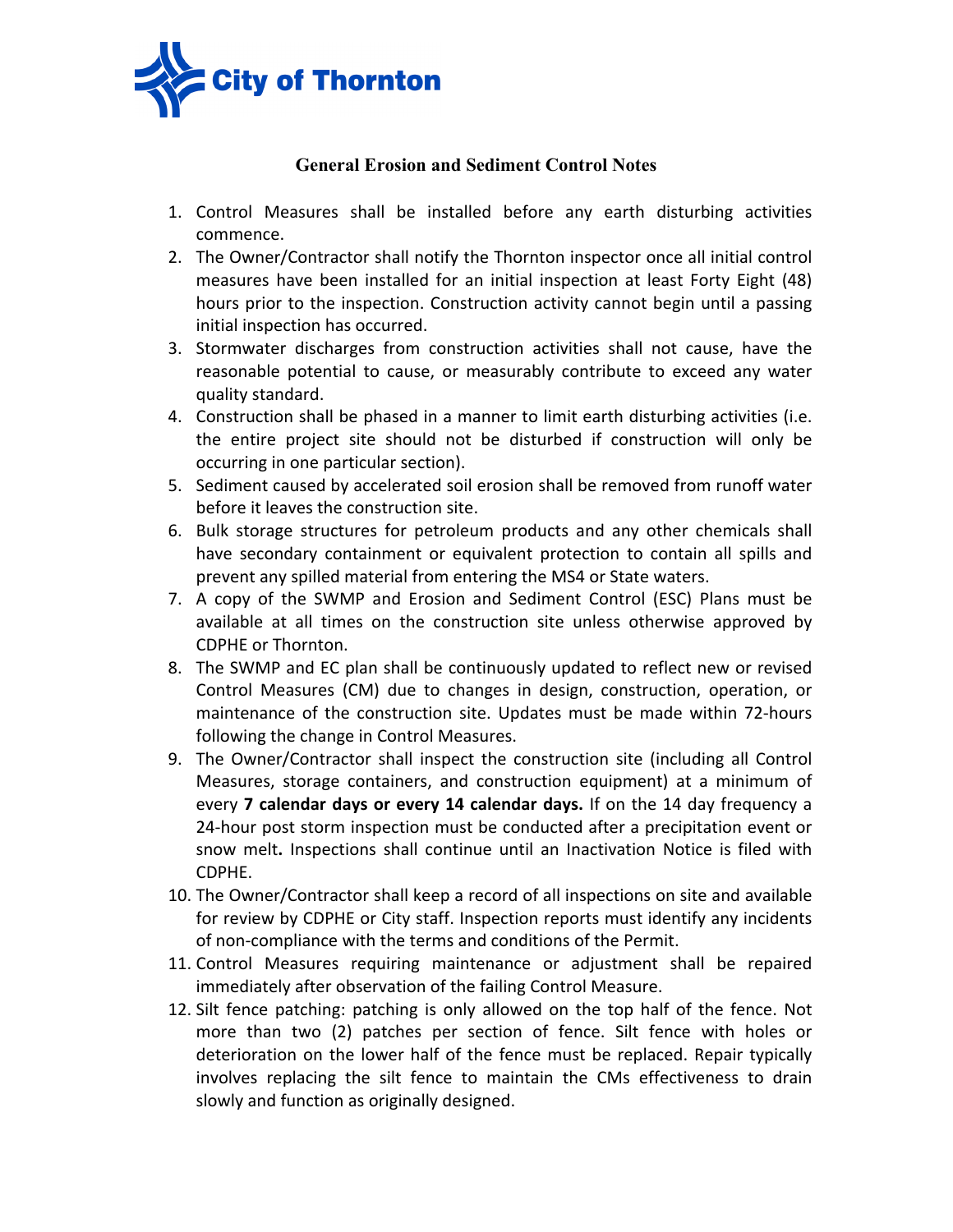- 13. For all instances of noncompliance based on environmental hazards and chemical spills and releases, all needed information must be provided orally to CDPHE spill reporting line (24-hour number for environmental hazards and chemical spills and releases: 1-877-518-5608) within **24-hours** from the time the Owner/Contractor becomes aware of the circumstances.
- 14. Straw bales **shall not** be used for primary erosion or sediment control (i.e. straw bales may be used for reinforcement behind another BMP such as silt fence).
- 15. Control measures referred to as "Cutback Curb" are **not allowed**. The cutback curb may become ineffective and may also compromise the integrity of the curb and in most cases does not provide any water quality benefit for filtering out sediment.
- 16. Inlet Protection and Vegetative Buffer Control Measures **shall not** be used as standalone CMs. These methods must be utilized with at least one additional CM.
- 17. Control Measures intended for sheet flow sediment runoff shall be placed parallel to the slope.
- 18. All Control Measures shall be cleaned when sediment levels accumulate to half the design of the CM unless otherwise specified.
- 19. A Vehicle Tracking Control (VTC) shall be placed at all entrances/exits from the site as well as any egress from exposed dirt to paved areas to prevent track-out onto streets. If track-out does occur, the Owner/Contractor shall immediately sweep the street of debris. Recycled crushed concrete or asphalt **shall not** be used for vehicle tracking pads.
- 20. For residential projects, back of curb protection is required along all interior lots.
- 21. All sediment collected in Control Measures shall be removed upon initial acceptance.
- 22. Wind Erosion and Dust Control Measures must be utilized to minimize airborne particulate dust. Control Measures may include minimizing disturbed areas, watering, and/or providing temporary stabilization.
- 23. Permanent erosion control measures for slopes, channels, ditches, or any disturbed land area shall be completed within **14 calendar days** after final grading or the final earth disturbance has been completed. When it is not possible to permanently stabilize a disturbed area after an earth disturbance has been completed or where significant earth disturbance activity ceases, temporary soil erosion control measures shall be implemented within 14 calendar days. Temporary erosion control measures shall be maintained until permanent soil erosion measures are implemented.
- 24. Final stabilization has been achieved when all earth disturbing activities at the site have been completed, and uniform vegetative cover has been established with an individual plant density of at least **70 percent** of pre-disturbance levels, or equivalent permanent, physical erosion reduction methods have been employed.
- 25. All temporary Control Measures shall be removed from the site upon submitting the Inactivation Notice.